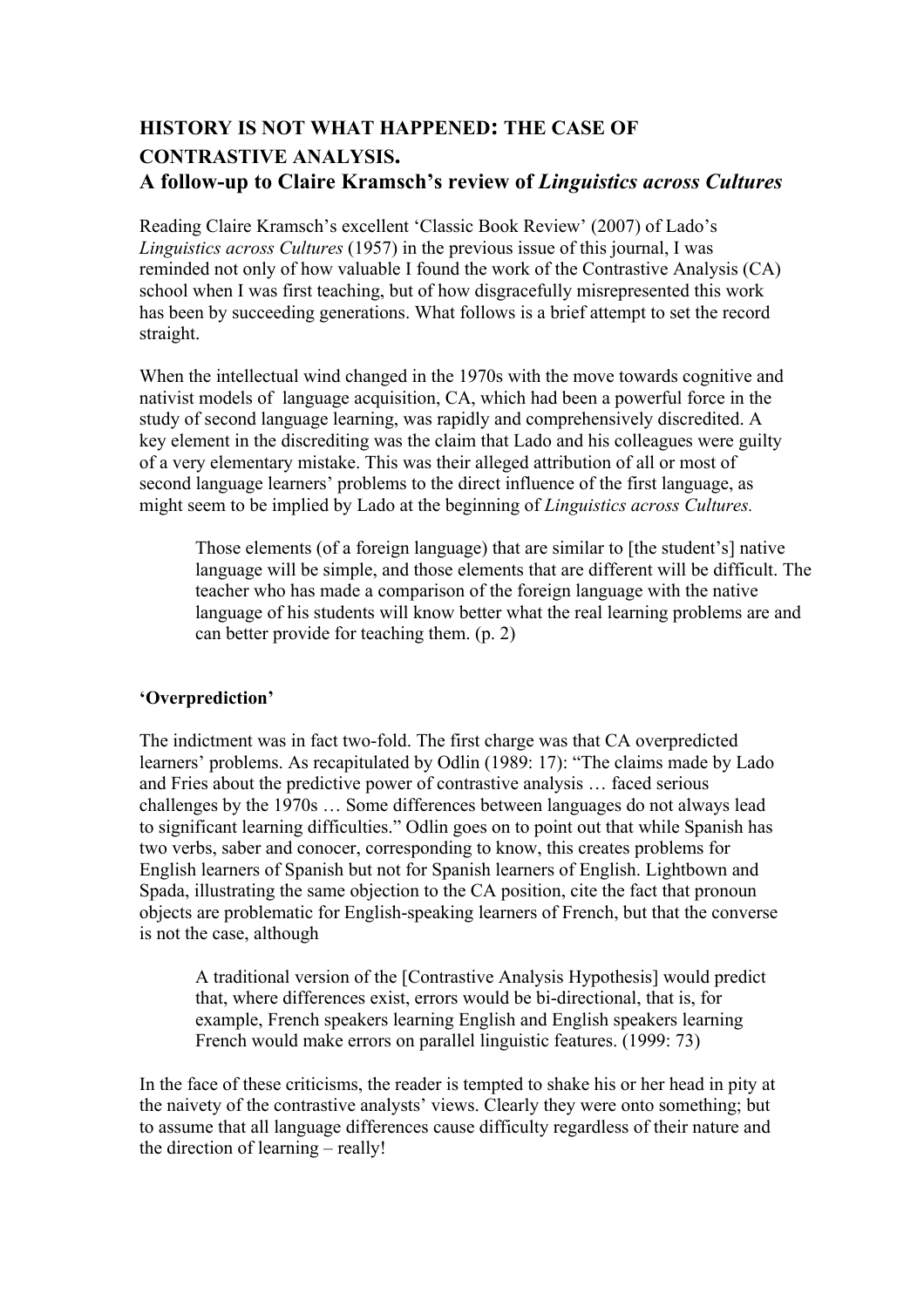*Linguistics across Cultures* is a small book; it takes a couple of hours to read. In the course of those two hours, it becomes disturbingly clear that Lado did not in fact hold the view of cross-language influence attributed to him by the scholars cited above, and that the criticism is almost completely without foundation. Despite *Linguistics across Cultures*'s rather nebulous opening identification of 'difference' with 'difficulty' on page 2, neither Lado nor other contrastive analysts predicted that errors resulting from language difference would necessarily be 'bi-directional'. *Linguistics across Cultures* actually deals with a number of one-directional learner problems of exactly the kind instanced by the critics: for example, the fact that English noun modification is harder for Chinese speakers than Chinese noun modification is for English speakers, or that, while the English *beat/bit* contrast is hard for Japanese speakers, English learners do not find the Japanese single-phoneme equivalent difficult (p. 61). It was indeed a commonplace of CA that learning difficulties can be oneway. Weinreich (1963), for instance, looking at cross-language influence in populations rather than individuals, goes into admirable detail about the asymmetrical effects, in contact situations, of distinctions in one language which are not parallelled in another.

### **'Underprediction'**

So much for the accusation of overprediction. The second charge traditionally levelled against Lado and other contrastive analysts was the converse: that CA failed to account for a substantial number of errors which language learners do in fact make.

An even more serious challenge to the validity of contrastive analyses is the occurrence of errors that do not appear to be due to native language influence (Odlin 1989: 17).

For several decades, linguists and teachers assumed that most second language learners' errors resulted from differences between the first and second languages. ... Studies show ... at most 20% of the [grammatical errors] adults make can be traced to crossover from the first language. Learners' first languages are no longer believed to interfere with their attempts to learn second language grammar, and language teachers no longer need to create special grammar lessons for students from each language background (Dulay et al. 1982: 5).

Leaving aside Dulay et al.'s dubious statistics, and their bizarre claim that up to 20% of errors are not worth teachers' attention, the real point here is that, once again, the criticism is simply untrue. It appears to rest on a failure to read past page 2 of *Linguistics across Cultures*, where Lado talks about language difference, and to assume without further investigation that he must have been talking exclusively about the transfer of specific features from L1 to L2. (Note the covert sidestep from 'differences' to 'crossover' in the second citation above.) In fact, Lado gives ample consideration to learning difficulties which involve L2 elements with no L1 equivalent, and which cannot therefore be due to direct L1 'influence' or 'crossover': he discusses for instance problems English-speakers have with the learning of lexical tone (p. 45) and grammatical gender (p. 64).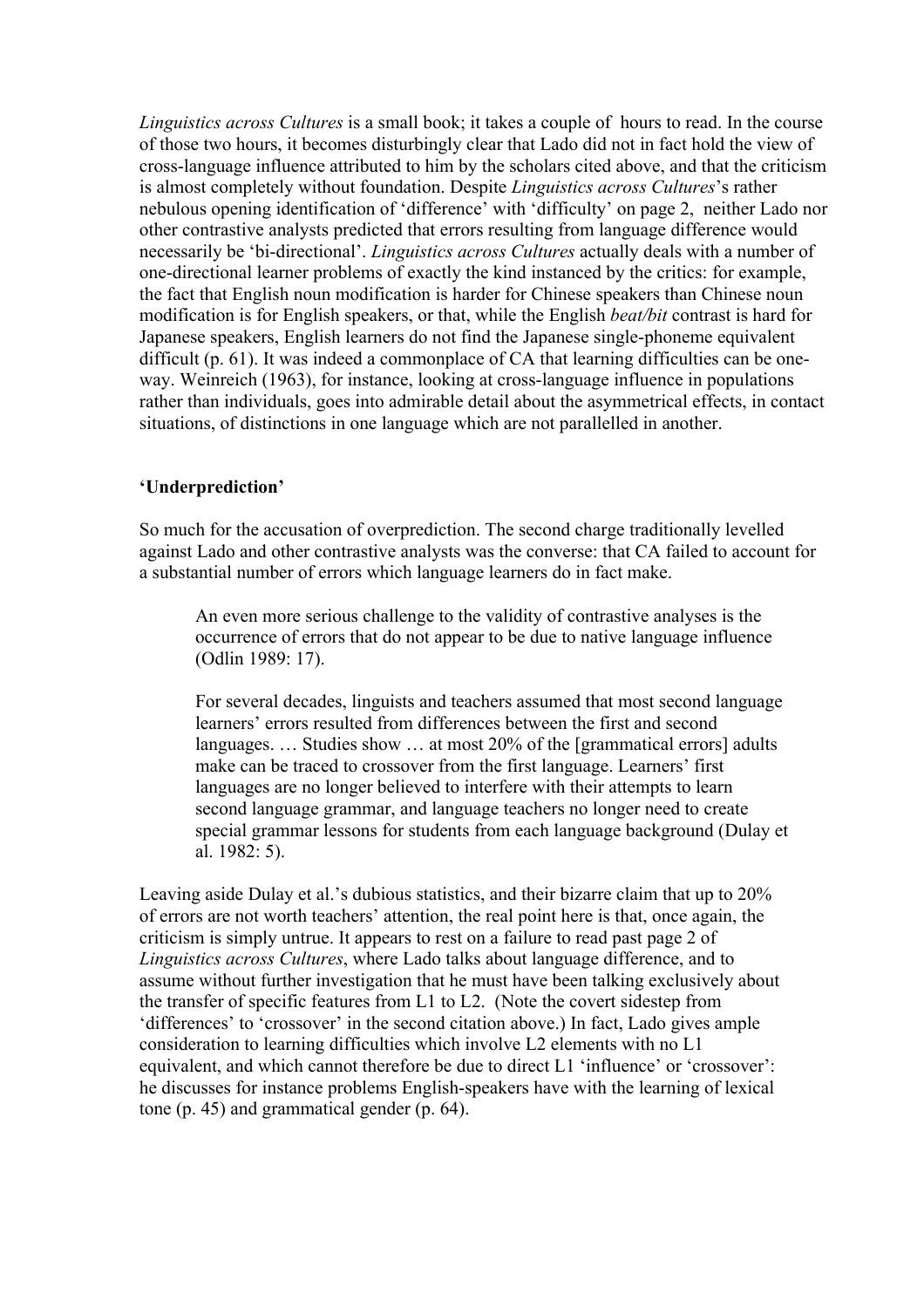## **Difference and transfer**

The failure to see that not all difference-based errors involve transfer is not confined to the critics of CA. It is surprisingly common in discussions of learner language to find errors divided into two watertight classes: 'interlingual errors' (due to L1 interference), and 'intralingual errors' (attributable to complexities in L2, and supposedly having nothing to do with L1–L2 differences). This leads to a recurrent self-inflicted conundrum in cases where the intrinsic 'intralingual' difficulty of an L2 feature is magnified by the 'interlingual' absence of a parallel feature in L1: does one then talk about 'transfer' or not?

As Kellerman (1987) has pointed out, researchers tend to reflect their theoretical biases in what they interpret as transfer effects. He notes that Arabski (1979) made the somewhat surprising assertion that the 974 article errors in his Polish-English corpus were not transfer errors on the grounds that, because Polish does not have articles, there is nothing to transfer. Clearly, though, the absence of a structural feature in the L1 may have as much impact on the L2 as the presence of a different feature (Ellis 1994: 311–312).

This was not a confusion shared by the contrastive analysts. Unlike their critics, they were perfectly well aware that the effects of language difference on learning are not limited to the transfer of L1 features to L2. In principle, of course, the first language can do three things for a learner: it can help, hinder, or simply stand aside. In the behaviourist language of the period:

A student may have some habitual responses which are contrary to the responses required for a new skill which he is trying to master (negative) or which are similar to the new responses (positive), or which have no relation to them (zero) (Bowen and Stockwell 1965).

Both of the traditional charges against CA, then, are unfounded. Lado and his colleagues did not say what their critics say they did: that all language differences necessarily result in learning difficulty; and they did say what their critics say they did not: that some errors are not due to first-language interference.

# **Why?**

What happened? Why were the views of the contrastive analysts so grossly misrepresented by mainstream scholars of the following generation (though there were distinguished exceptions), and why are they still misrepresented? One factor, as Kramsch points out, was certainly the association of CA with behaviourism, which by the 1970s was subjected to a degree of vilification more normally associated with undesirable political attitudes, with candidates for academic posts no doubt being routinely asked "Are you, or have you ever been, a behaviourist?" This was not a climate conducive to a careful reading and balanced consideration of the CA literature. In addition, however, some of the most vociferous 1970s and 1980s critics of CA, such as Dulay, Burt and Krashen in their widely-read book *Language Two* (1982), had a very clear intellectual agenda which was deeply hostile to CA. They were concerned to show, in accordance with the new orthodoxy of the time, that all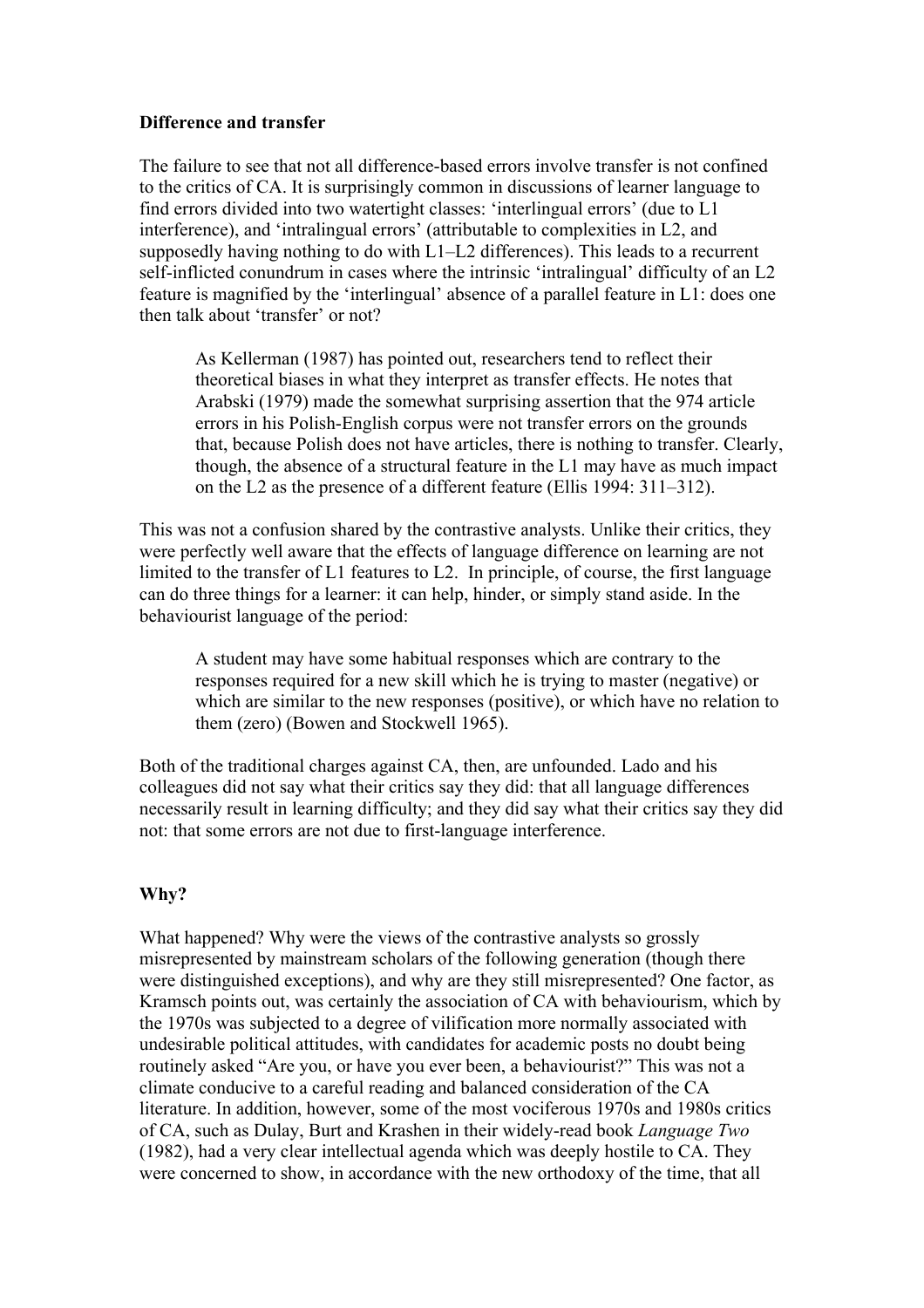language development was driven by unconscious mechanisms whose operation was similar, if not identical, for both L1 and L2, involving inter alia the acquisition of specific morphological and syntactic features in a relatively predetermined sequence. The belief that specific L1–L2 differences were an important determinant of the content and sequencing of language learning was not at all compatible with this view, and needed to be discredited. While one is reluctant to attribute deliberate bias to scholars, it does seem that many of the critics of CA may have been more concerned to scan works such as *Linguistics across Cultures* for ammunition to suit their polemic purposes than to look objectively at what was actually there.

#### **The result**

The discrediting was certainly extremely effective. As a result largely of the criticisms of that generation of critics, Lado and his colleagues have virtually sunk without trace below the intellectual horizon. Although important work continues to be done on cross-language influence, this is no longer widely regarded as being part of mainstream linguistics. Gregg (1995) goes so far as to tell us firmly that "… contrastive analysis, error analysis, etc., are not simply unrelated to linguistic theory in particular, they are dead meat in general." Howatt's history of English language teaching (2004) has very little to say about the contrastive analysts. Where accounts of CA are given in present-day reference works, these tend to be black-boxed repetitions of earlier misrepresentations, rather than descriptions derived from the original sources.

…the Contrastive Analysis Hypothesis … claims that difficulties in language learning derive from the differences between the new language and the learner's first language, that errors in these areas of difference derive from first language interference and that these errors can be predicted and remedied by the use of CA (Johnson and Johnson 1998: 85).

(Note the sidestep, once again, from 'difference' to 'interference'.)

Kramsch's review of *Linguistics across Cultures* is a welcome move towards the rehabilitation and vindication of an eminent scholar whose work was important and formative, and whose reputation has been particularly badly served by his successors. It is also, unfortunately, a timely reminder of the sad fact that, in our discipline as perhaps in many others, history is not what happened: it is what people say happened.

#### **References**

**Arabski, J**. (1979) *Errors as indicators of the development of interlanguage.*  Katowice: Universytet Slaski.

**Bowen, J. and R. Stockwell** (1965) *The sounds of English and Spanish.* Chicago: University of Chicago Press.

**Cook, V**. (1993) *Linguistics and second language acquisition.* London: Macmillan.

**Dulay, H., M. Burt and S. Krashen** (1982) *Language two.* Oxford: Oxford University Press.